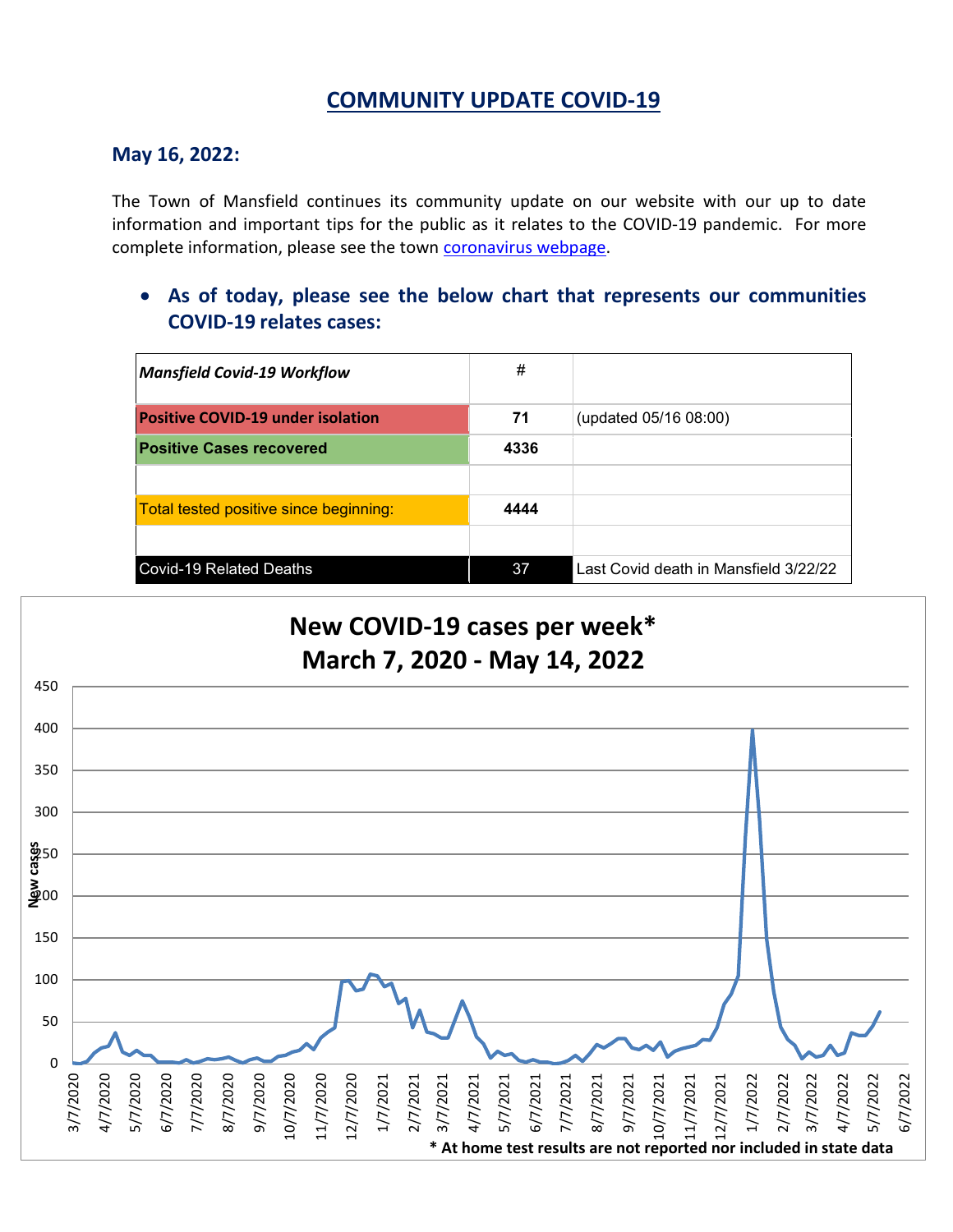

## • [Bristol County COVID-19 Community Level is identified as MEDIUM](https://www.cdc.gov/coronavirus/2019-ncov/your-health/covid-by-county.html?ACSTrackingID=USCDC_2145-DM76655&ACSTrackingLabel=02.25.2022%20-%20COVID-19%20Data%20Tracker%20Weekly%20Review&deliveryName=USCDC_2145-DM76655)

[COVID-19 Community Levels](https://www.cdc.gov/coronavirus/2019-ncov/science/community-levels.html) are a tool to help communities decide what prevention steps to take based on the latest data. Levels can be low, medium, or high and are determined by looking at hospital beds being

used, hospital admissions, and the total number of new COVID-19 cases in an area. Take precautions to protect yourself and others from COVID-19 based on the COVID-

19 Community Level in your area.

In **Bristol County,** community level is **MEDIUM**. Stay [up to date](https://www.cdc.gov/coronavirus/2019-ncov/vaccines/stay-up-to-date.html) with COVID-19 vaccines. [Get tested](https://www.cdc.gov/coronavirus/2019-ncov/testing/diagnostic-testing.html) if you have symptoms. Wear a mask if you have symptoms, a positive test, or exposure to someone with COVID-19. Wear a mask on [public transportation.](https://www.cdc.gov/coronavirus/2019-ncov/travelers/face-masks-public-transportation.html) You may choose to wear a mask at any time as an



additional precaution to protect yourself and others. If you are at [high risk for severe illness,](https://www.cdc.gov/coronavirus/2019-ncov/need-extra-precautions/index.html) consider wearing a mask indoors in public and taking [additional precautions.](https://www.cdc.gov/coronavirus/2019-ncov/prevent-getting-sick/prevention.html) If you are immunocompromised, learn more about [how to protect yourself.](https://www.cdc.gov/coronavirus/2019-ncov/science/community-levels.html#anchor_47145)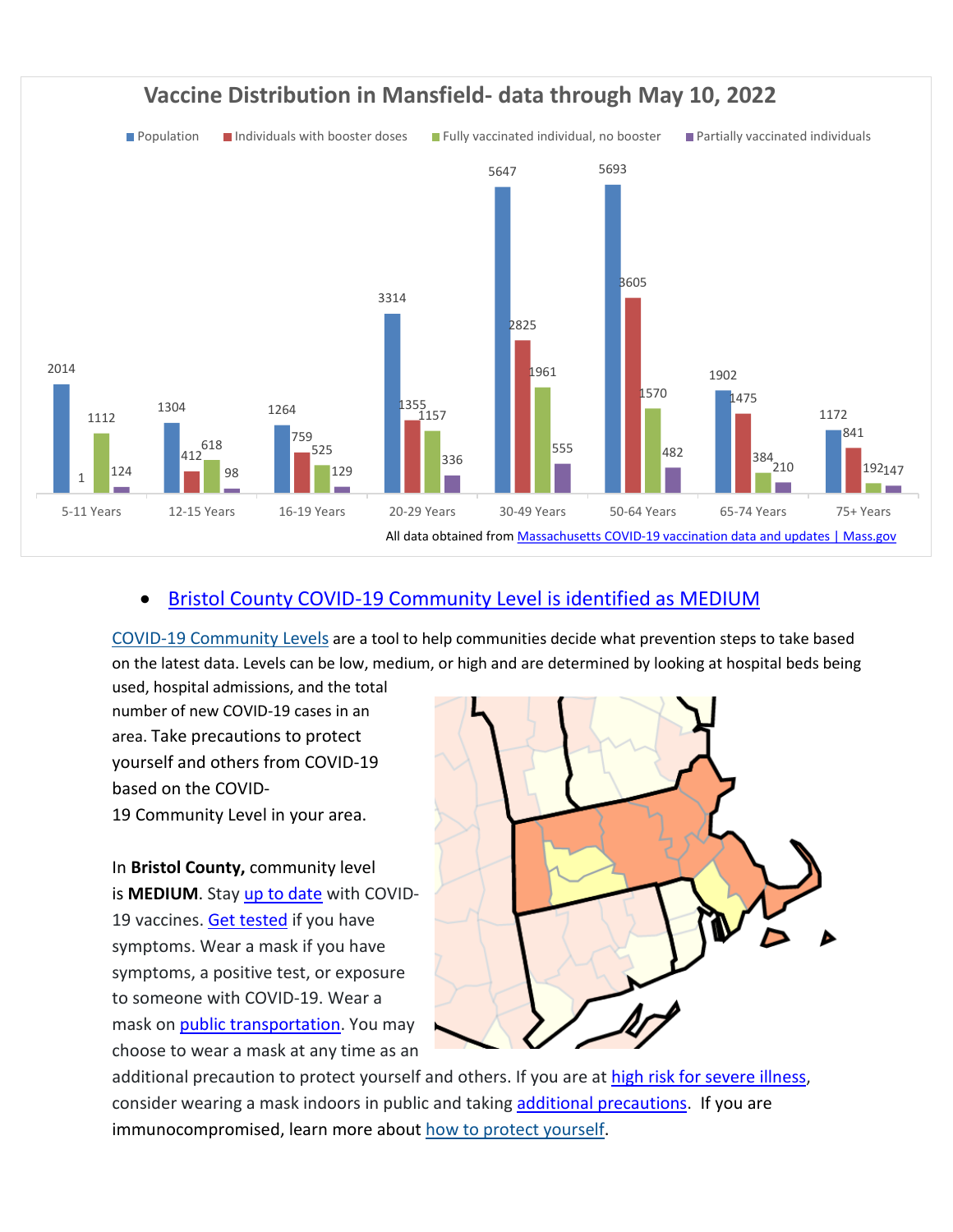#### **COVID-19 Community Level designations throughout Massachusetts today:**

| County           | <b>COVID-19 Community Level</b> | County         | <b>COVID-19 Community Level</b> |
|------------------|---------------------------------|----------------|---------------------------------|
| Barnstable       | High                            | Hampshire      | Medium                          |
| <b>Berkshire</b> | High                            | Middlesex      | High                            |
| <b>Bristol</b>   | <b>Medium</b>                   | Nantucket      | High                            |
| <b>Dukes</b>     | High                            | <b>Norfolk</b> | High                            |
| Essex            | High                            | Plymouth       | High                            |
| Franklin         | High                            | Suffolk        | High                            |
| Hampden          | Medium                          | Worcester      | High                            |

| County         | <b>COVID-19 Community Level</b> |
|----------------|---------------------------------|
| Hampshire      | Medium                          |
| Middlesex      | High                            |
| Nantucket      | High                            |
| <b>Norfolk</b> | High                            |
| Plymouth       | High                            |
| Suffolk        | High                            |
| Worcester      | High                            |

### **What Prevention Steps Should You Take Based on Your COVID-19 Community Level?**

| <b>Community Burden Levels</b>                                                                                                            |                                                                                                                                                                                                                                                    |                                                                                                                                                                                                                   |  |  |  |
|-------------------------------------------------------------------------------------------------------------------------------------------|----------------------------------------------------------------------------------------------------------------------------------------------------------------------------------------------------------------------------------------------------|-------------------------------------------------------------------------------------------------------------------------------------------------------------------------------------------------------------------|--|--|--|
| Low                                                                                                                                       | <b>Medium</b>                                                                                                                                                                                                                                      | <b>High</b>                                                                                                                                                                                                       |  |  |  |
| • Stay up to date with COVID-<br>19 vaccines<br>• Get tested if you have<br>symptoms                                                      | • If you are at high risk for severe<br>illness, talk to your healthcare<br>provider about whether you<br>need to wear a mask and take<br>other precautions<br>• Stay up to date with COVID-19<br>vaccines<br>• Get tested if you have<br>symptoms | • Wear a mask indoors in public<br>• Stay up to date with COVID-19<br>vaccines<br>• Get tested if you have<br>symptoms<br>• Additional precautions may be<br>needed for people at high risk<br>for severe illness |  |  |  |
| People may choose to mask at any time. People with symptoms, a positive test, or exposure to someone with<br>COVID-19 should wear a mask. |                                                                                                                                                                                                                                                    |                                                                                                                                                                                                                   |  |  |  |

## • [Get Vaccinated and Boosted Against COVID-19](https://www.mass.gov/covid-19-vaccine) for individuals age 5+

The Centers for Disease Control and Prevention (CDC) recommends that Americans stay "up to date" [with COVID-19 vaccines,](https://www.cdc.gov/coronavirus/2019-ncov/vaccines/stay-up-to-date.html) rather than be "fully vaccinated." Up to date means a person has received all recommended COVID-19 vaccines, including any booster dose(s) when eligible. Fully vaccinated means a person has received their primary series of COVID-19 vaccines.

### **Who is eligible to get a booster?**

CDC recommends everyone ages 12 years and older receive a COVID-19 vaccine booster after completing their primary COVID-19 vaccination series. Some people can receive two boosters.

#### 1st booster

Everyone age 12 and older can get a booster after they have had their primary vaccine series:

- At least 5 months after completion of an mRNA (Pfizer or Moderna) vaccine primary series
- At least 2 months after completion of a Janssen/J&J primary dose.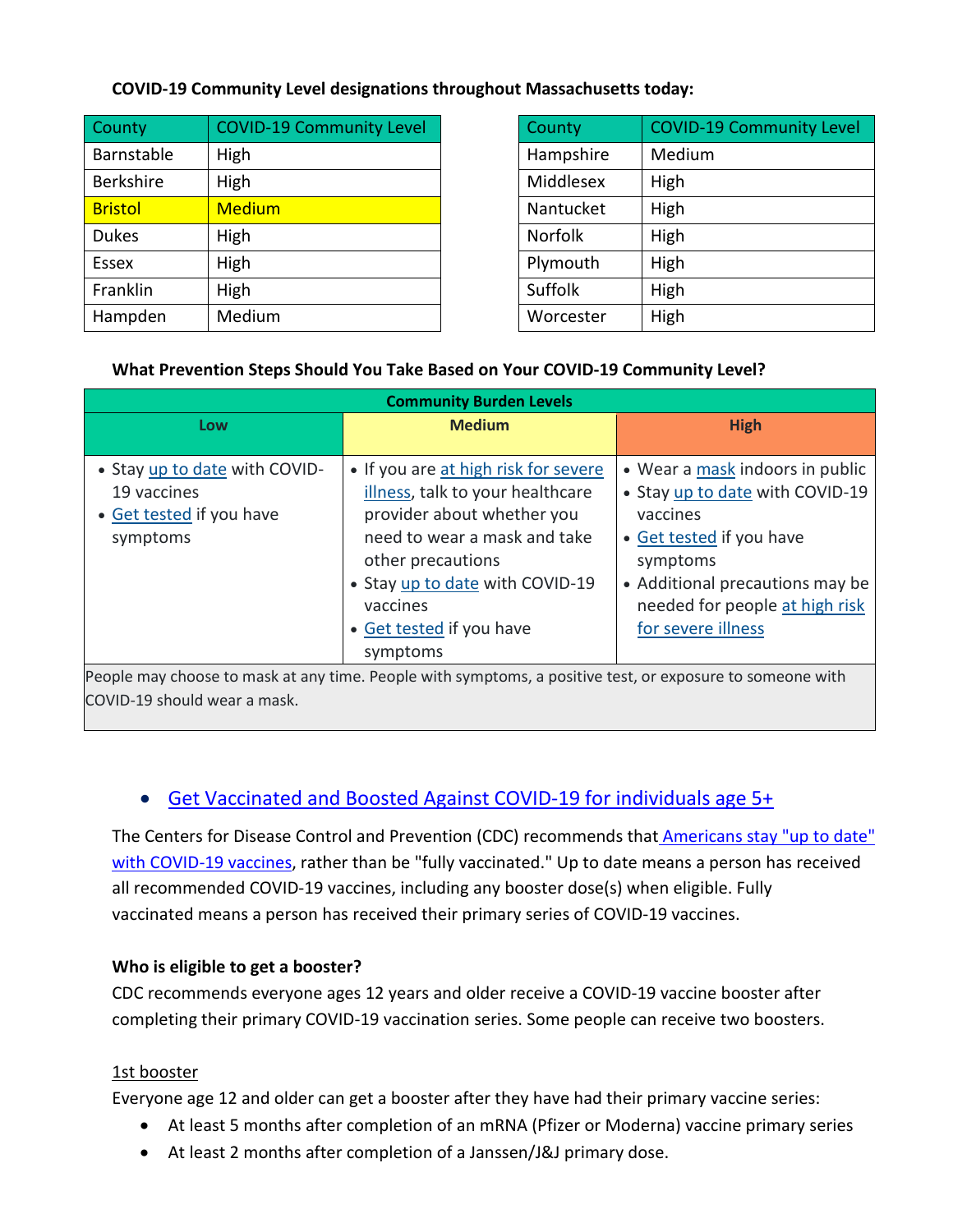### 2nd booster

- Anyone age 50 and older may get a 2nd booster at least 4 months after their 1st booster
- Anyone age 12 and older with certain medical conditions may get a 2nd booster at least 4 months after their 1st booster
- Anyone age 18-49 years with certain medical conditions, and who **received Janssen/J&J** COVID-19 Vaccine as **both** their primary series dose and their booster dose, **at least 4 months** after the first Janssen booster dose

Three COVID-19 vaccines are authorized or approved for use in the United States to prevent COVID-19. You can mix and match vaccines. Your booster does not need to be the same vaccine brand as your original COVID-19 vaccination. If you are ages 12-17, you can only get a Pfizer booster. Pfizer-BioNTech or Moderna (COVID-19 mRNA vaccines) are preferred. You may get Johnson & Johnson's Janssen COVID-19 vaccine [in some situations.](https://www.cdc.gov/coronavirus/2019-ncov/vaccines/different-vaccines/janssen.html)

## **Important Links for Vaccination:**

- MA COVID-19 Vaccine Information: [www.mass.gov/info-details/massachusetts-covid-19](http://www.mass.gov/info-details/massachusetts-covid-19-vaccine-information) [vaccine-information](http://www.mass.gov/info-details/massachusetts-covid-19-vaccine-information)
- Find a Vaccine Location, including boosters: [www.vaxfinder.mass.gov](http://www.vaxfinder.mass.gov/)
- COVID-19 Vaccine frequently asked questions: [www.mass.gov/info-details/covid-19-vaccine](http://www.mass.gov/info-details/covid-19-vaccine-frequently-asked-questions)[frequently-asked-questions](http://www.mass.gov/info-details/covid-19-vaccine-frequently-asked-questions)
- COVID-19 vaccine booster shots, ages 12+: [www.cdc.gov/coronavirus/2019](http://www.cdc.gov/coronavirus/2019-ncov/vaccines/booster-shot.html) [ncov/vaccines/booster-shot.html](http://www.cdc.gov/coronavirus/2019-ncov/vaccines/booster-shot.html)
- COVID-19 booster frequently asked questions: [www.mass.gov/info-details/covid-19-booster](http://www.mass.gov/info-details/covid-19-booster-frequently-asked-questions)[frequently-asked-questions](http://www.mass.gov/info-details/covid-19-booster-frequently-asked-questions)
- Generate a COVID-19 digital vaccine card: [www.mass.gov/massachusetts-vaccination-records](http://www.mass.gov/massachusetts-vaccination-records)
- Request a copy of your vaccine record: [www.mass.gov/info-details/requesting-a-copy-of](http://www.mass.gov/info-details/requesting-a-copy-of-your-covid-19-vaccination-record)[your-covid-19-vaccination-record](http://www.mass.gov/info-details/requesting-a-copy-of-your-covid-19-vaccination-record)
- [Isolation and Quarantine Guidance for the General Public](https://www.mass.gov/info-details/isolation-and-quarantine-guidance-for-the-general-public)

### **Important Links for Isolation and Quarantine:**

- Mansfield COVID information: [www.mansfieldma.com/601/Covid-Information](http://www.mansfieldma.com/601/Covid-Information)
- COVID-19 Isolation and Quarantine Guidance for the General Public: [www.mass.gov/info](http://www.mass.gov/info-details/covid-19-isolation-and-quarantine-guidance-for-the-general-public)[details/covid-19-isolation-and-quarantine-guidance-for-the-general-public](http://www.mass.gov/info-details/covid-19-isolation-and-quarantine-guidance-for-the-general-public)
- How To Talk To Your Close Contacts: [www.cdc.gov/coronavirus/2019-ncov/daily-life](http://www.cdc.gov/coronavirus/2019-ncov/daily-life-coping/tell-your-contacts.html)[coping/tell-your-contacts.html](http://www.cdc.gov/coronavirus/2019-ncov/daily-life-coping/tell-your-contacts.html)
- Enable MassNotify on your smartphone: [www.mass.gov/info-details/enable-massnotify-on](http://www.mass.gov/info-details/enable-massnotify-on-your-smartphone)[your-smartphone](http://www.mass.gov/info-details/enable-massnotify-on-your-smartphone)

**The CDC has a new** [COVID-19 Quarantine and Isolation \(Q&I\) Calculator](https://protect-us.mimecast.com/s/ITAHCW6pAlhYKkOfnm4Tg?domain=cdc.gov) which offers customized information to address each unique situation. It takes the stress out of figuring when, and for how long, people with COVID-19 and close contacts need to stay home, get tested, and wear a wellfitting mask. The calculator provides important information about what precautions people with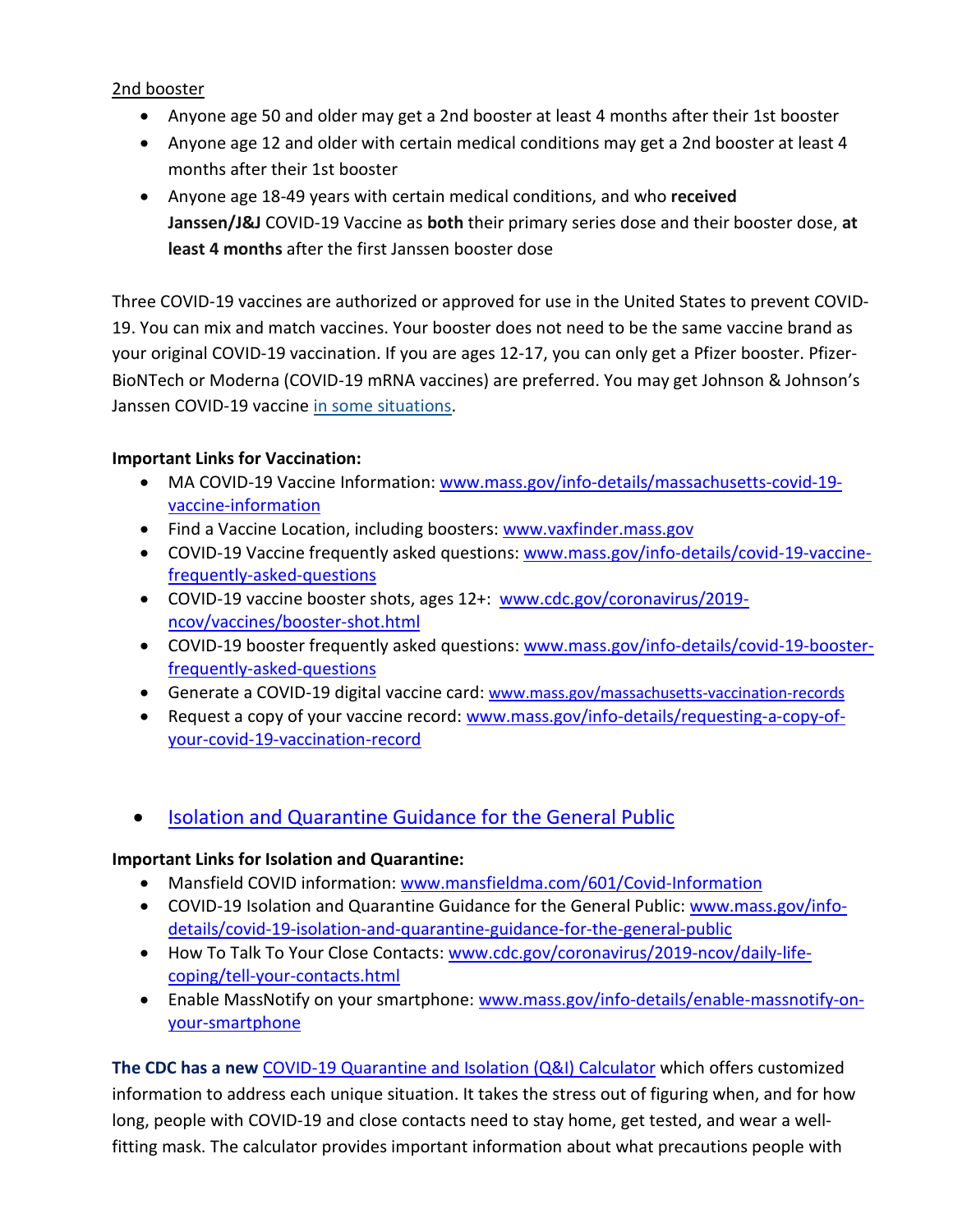COVID-19 and their close contacts can take to protect loved ones and prevent COVID-19 in their communities. This online, mobile-friendly calculator provides a simple, easy-to-use way to help people follow CDC's [Quarantine and Isolation](https://protect-us.mimecast.com/s/dSTOCmZ8WnIYnNWTwLQn0?domain=t.emailupdates.cdc.gov) guidance and get customized information that applies to their unique situation.

To use the tool:

- People with COVID-19 who do not have symptoms need to know the date they were tested for COVID-19
- People with COVID-19 who have symptoms need to know the date their symptoms began
- Close contacts need to know the date they last came into close contact with someone with COVID-19

## • [Public Health Advisory regarding COVID-19 Testing](https://www.mass.gov/advisory/public-health-advisory-regarding-covid-19-testing)

The Massachusetts Department of Public Health advises all residents to seek COVID-19 tests when exhibiting [COVID symptoms,](https://www.mass.gov/info-details/about-covid-19#symptoms-) or five days following a known close contact with someone diagnosed with COVID pursuant to MA DPH quarantine and isolation protocols, updated in accordance with the new CDC guidance.

### **Important Links for Testing:**

- CDC's online COVID-19 Viral Testing Tool: [https://bit.ly/covid-testing-tool](https://bit.ly/covid-testing-tool?fbclid=IwAR2ddn7qeVY_b_v0O-rkK3en8x-EPMGTVlQDDSNZxwhZrjtH_hTNHEzYKP8)
- MA DPH COVID-19 Testing information:<https://www.mass.gov/covid-19-testing>
- Find a COVID-19 Test:<https://www.mass.gov/info-details/find-a-covid-19-test>
- Using a COVID-19 Self-Test:<https://www.mass.gov/info-details/using-a-covid-19-self-test>
- CDC COVID-19 Testing:<https://www.cdc.gov/coronavirus/2019-ncov/testing/index.html>
- **Every home in the U.S. is eligible to order 2 sets of 4 free at-home tests. If you already ordered your first set, order a second today.** Order free At-Home COVID-19 Tests: <https://special.usps.com/testkits>

## • [Treatments for COVID-19](https://www.mass.gov/info-details/treatments-for-covid-19)

Treatment is available for people who are at increased risk of severe disease, test positive for

COVID-19 and have any symptoms, even mild ones (such as runny nose or cough). The sooner you start treatment, the better.

- **Call your doctor right away** to learn about your treatment options, OR
- **Call (508) 213-1380** to speak with a Gothams representative. If you're eligible for COVID-19 treatment, they can schedule an infusion appointment for you at one of their 7 sites in Massachusetts. Gothams COVID-19 Self-Referral Treatment Line is open Monday–Saturday from 8 a.m. to 6 p.m.